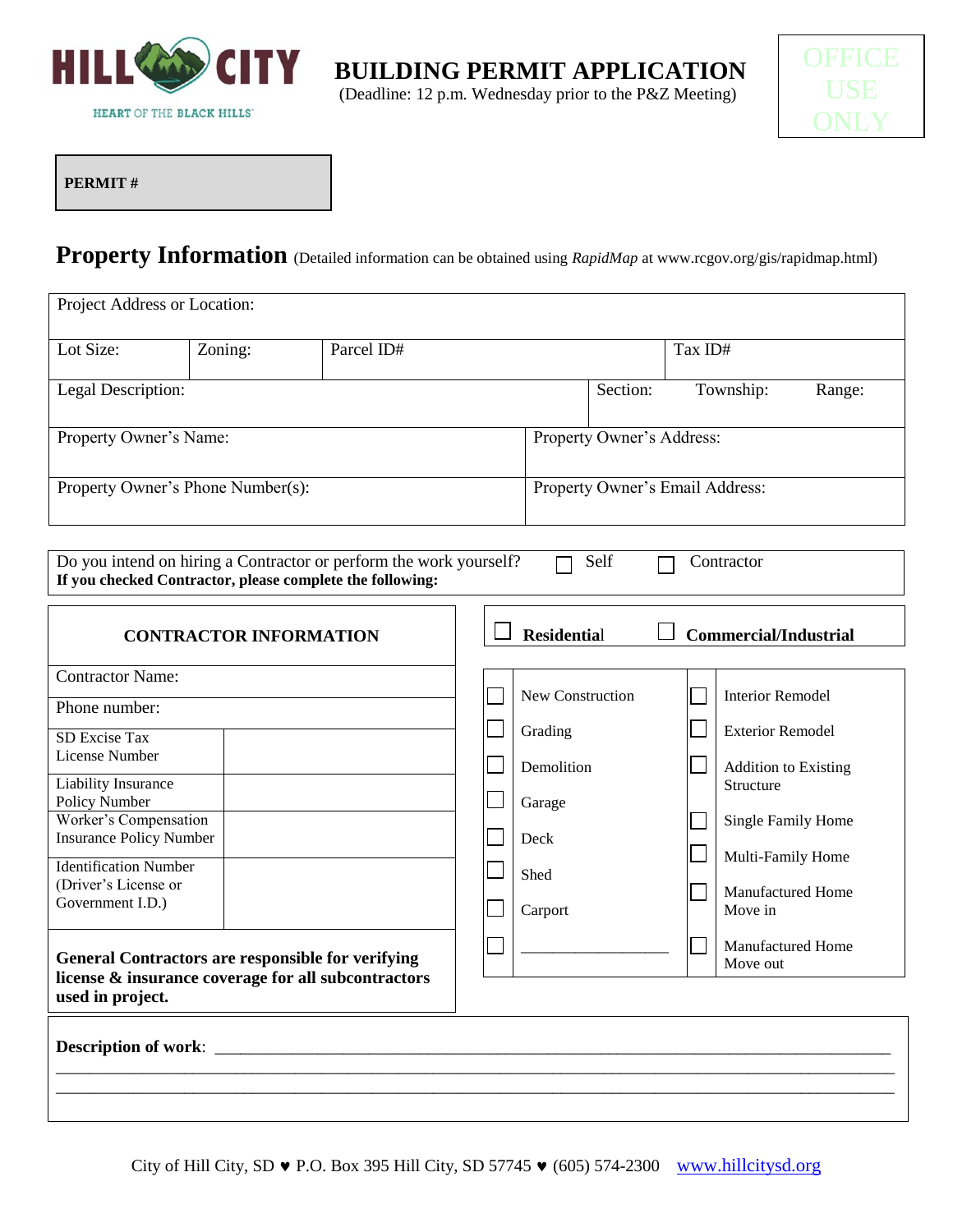### **ESTIMATED COST OF WORK**

| General/Sole Contractor            | Cost \$       |  |
|------------------------------------|---------------|--|
| Grading/Foundation Contractor      | Cost \$       |  |
| <b>Electrical Contractor</b>       | Cost \$       |  |
| Plumbing/Heating Contractor        | Cost \$       |  |
| <b>Mechanical Contractor</b>       | Cost \$       |  |
| Vendor for any structure built     |               |  |
| off-site *i.e. shed, modular, etc. | Cost \$       |  |
|                                    |               |  |
|                                    | Total Cost \$ |  |

### **SQUARE FOOTAGES**

| <b>Finished Space</b>   | Garage (Attached) | Deck or Porch         |
|-------------------------|-------------------|-----------------------|
| <b>Unfinished Space</b> | Garage (Detached) | # of Bedrooms Added:  |
| Addition                | Shed              | # of Bathrooms Added: |
| Remodeled Space         | Carport           | # of Stories          |

#### **PROPOSED USE**

| <b>FLOOD HAZARD INFORMATION</b> |  |
|---------------------------------|--|

| Is the property located within a                            | YES            |  |
|-------------------------------------------------------------|----------------|--|
| designated floodway, floodplain, or<br>special hazard area? | N <sub>O</sub> |  |
| If yes, a floodplain development permit is required.        |                |  |

| $\bullet$ | THIS PERMIT DOES NOT COVER ELECTRICAL OR    |
|-----------|---------------------------------------------|
|           | PLUMBING PERMITTING; PLEASE CONTACT THE     |
|           | APPLICABLE STATE AGENCY FOR THOSE PERMITS & |
|           | INSPECTIONS.                                |

- **A METER PIT MUST BE INSTALLED** WHEN NEW WATER SERVICE LINES FROM THE CITY MAIN ARE CONSTRUCTED.
- THE CITY OF HILL CITY ADOPTED THE **"INTERNATIONAL BUILDING CODE" (IBC)** FOR USE IN ISSUING BUILDING PERMITS, LIFE-SAFETY CODE, BUILDING CODE, INSPECTIONS AND CODE ENFORCEMENT.

I hereby certify that I have examined this application and its attachments, and know the same to be true and correct. All provisions of laws and ordinances governing this type of work will be complied with whether specified within or not. The granting of this permit does not presume to give authority to violate or cancel the provisions of any federal, state or local law regulating construction or performance of construction.

I understand that work shall not begin until the permit is issued by this department, that I am responsible for calling for all required inspections, that work shall be accessible for inspection, that a final inspection, approval and Certificate of Occupancy are required prior to occupying/using the structures contained herein.

Every permit issued by the City of Hill City under the provisions of this code shall expire by limitation and become null and void if the building or work authorized by such permit is not commenced within **one hundred eighty (180) days** from the day of approval or completed within **one (1) year** per HCMC 111.2 and HCMC 3.06.01.

\_\_\_\_\_\_\_\_\_\_\_\_\_\_\_\_\_\_\_\_\_\_\_\_\_\_\_\_\_\_\_\_\_\_\_\_\_\_\_\_\_\_\_\_\_\_ \_\_\_\_\_\_\_\_\_\_\_\_\_\_\_\_\_\_\_\_\_\_\_\_\_\_\_\_\_\_\_\_\_\_\_

\_\_\_\_\_\_\_\_\_\_\_\_\_\_\_\_\_\_\_\_\_\_\_\_\_\_\_\_\_\_\_\_\_\_\_\_\_\_\_\_\_\_\_\_\_\_ \_\_\_\_\_\_\_\_\_\_\_\_\_\_\_\_\_\_\_\_\_\_\_\_\_\_\_\_\_\_\_\_\_\_\_

Signature of Applicant Date

Signature of Owner (if different from Applicant) Date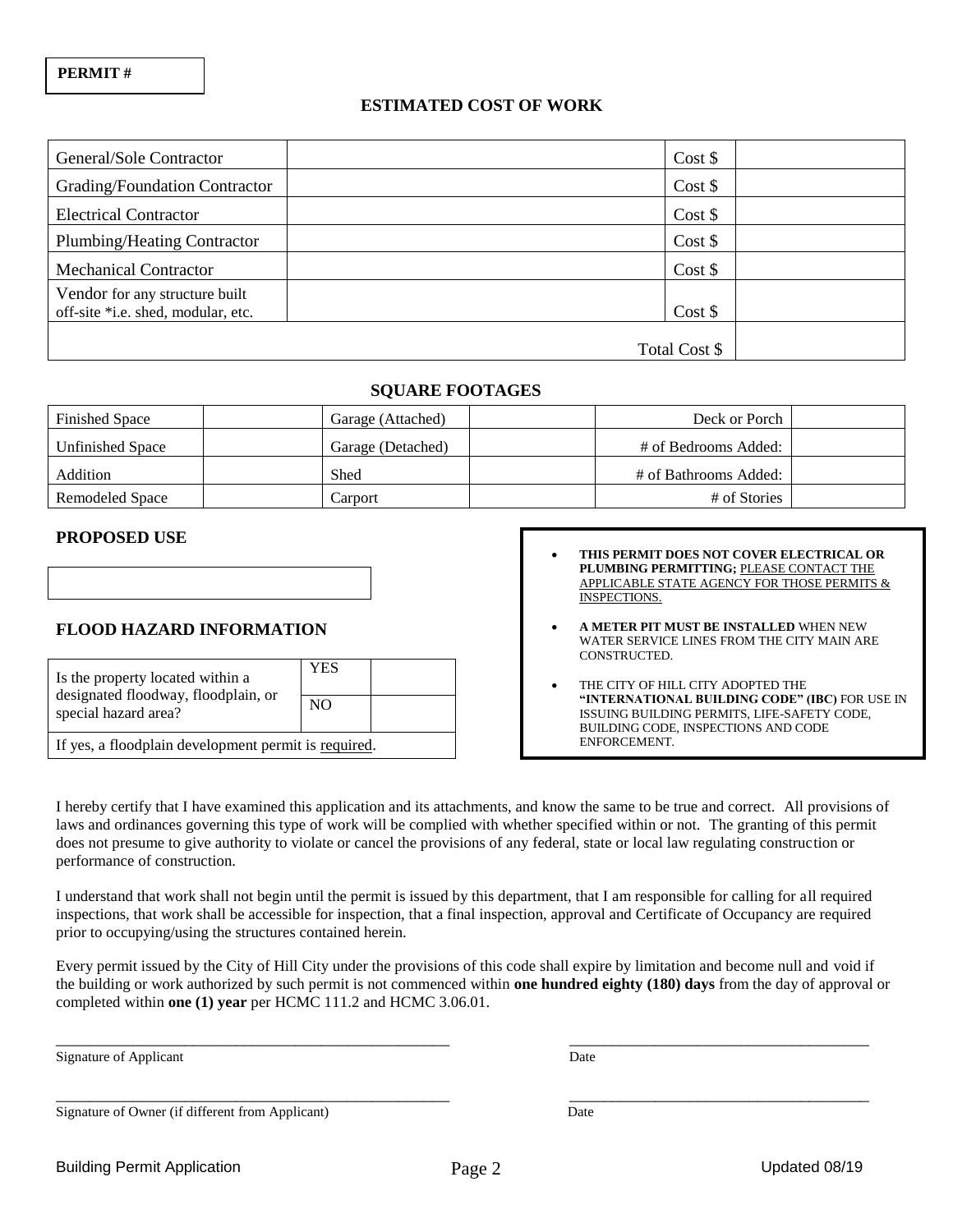## **PROPOSED CONSTRUCTION SITE PLAN SKETCH**

In the space provided below, please provide a site plan sketch of the proposed construction and property layout.

### **Please include all of the following:**

- 1. Sketch property boundaries with measurements (in linear feet) of all sides
- 2. Show required setbacks from property boundaries
- 3. Show all existing and proposed structures on the property
- 4. Indicate how access is achieved from the property to the public right of way
- 5. Show all easements, specials restrictions and existing underground infrastructure
- 6. Show pre and post construction drainage patterns
- 7. Indicate location of floodway and flood fringe
- 8. Indicate "NORTH" on the sketch